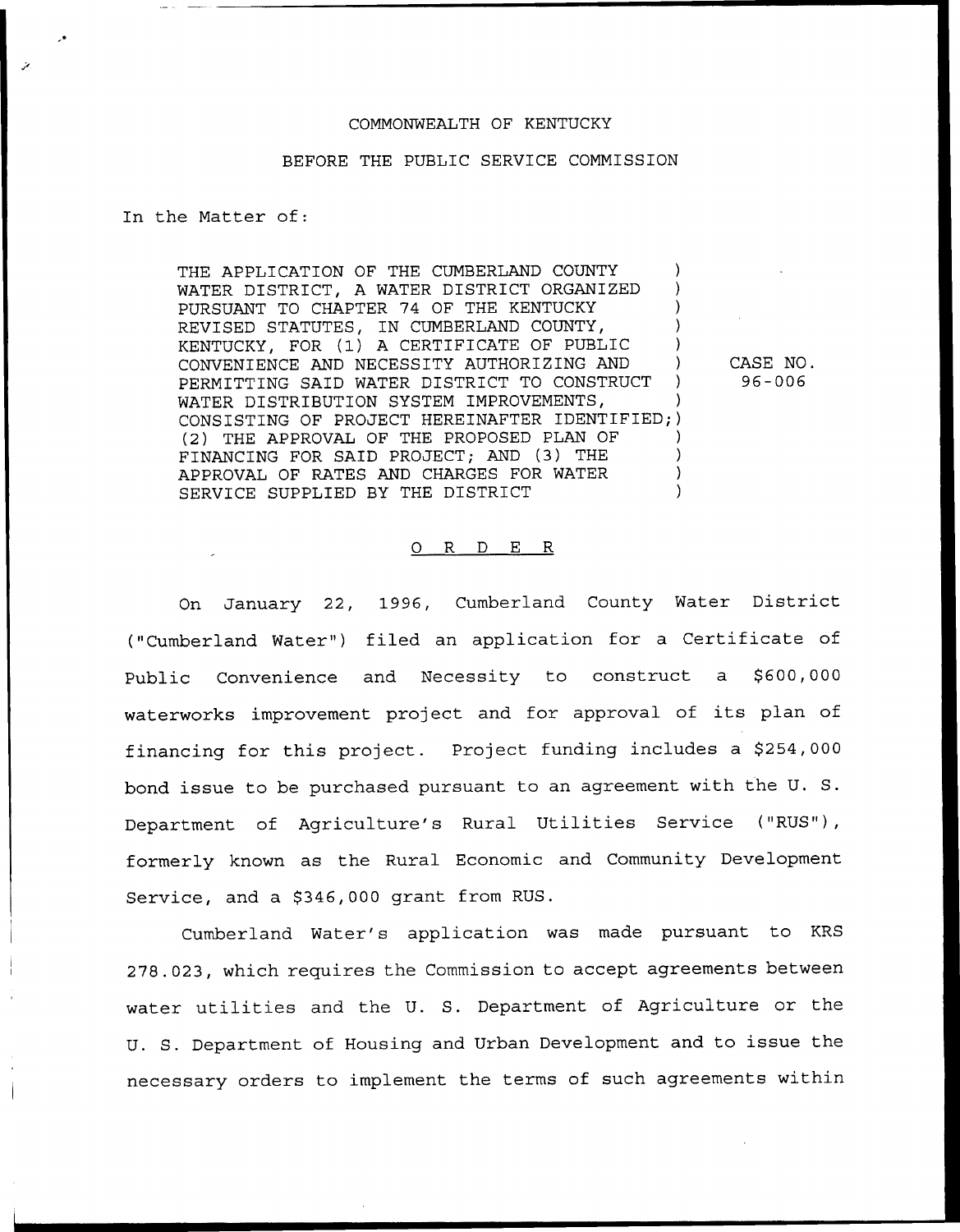30 days of satisfactory completion of the minimum filing requirements. Given that minimum filing requirements were met in this case on January 22, 1996, KRS 278.023 does not grant the Commission any discretionary authority to modify or reject any portion of this agreement.

IT IS THEREFORE ORDERED that:

1. Cumberland Water is hereby granted <sup>a</sup> Certificate of Public Convenience and Necessity for the proposed construction project.

2. Cumberland Water's proposed plan of financing with RUS is accepted.

3. Cumberland Water is authorized to issue bonds not to exceed \$254,000 to be held or insured by RUS.

4. Cumberland Water shall file <sup>a</sup> copy of the "as-built" drawings and a certified statement that the construction has been satisfactorily completed in accordance with the contract plans and specifications within 60 days of the substantial completion of the construction certificated herein.

5. Cumberland Water shall monitor the adequacies of the expanded water distribution system after construction. If the level of service is inadequate or declining or the pressure to any customer falls outside the requirements of 807 KAR 5:066, Section 5(1), Cumberland Water shall take immediate action to bring the system in compliance with Commission regulations.

 $-2-$